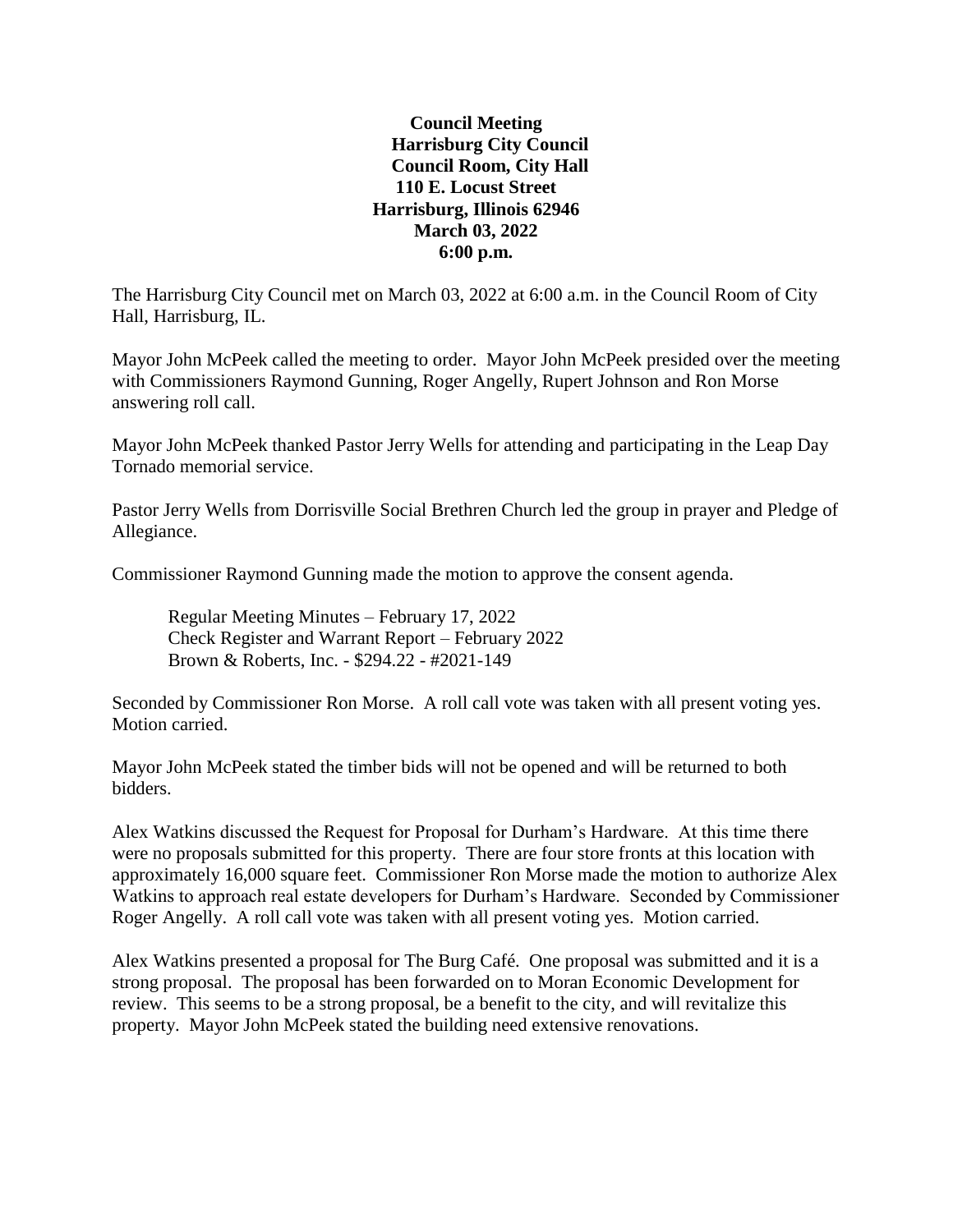There was a discussion regarding the building and required renovations. Commissioner Roger Angelly stated this would create jobs and start paying taxes. Alex Watkins stated the formal agreement will give the timelines for the project. Commissioner Rupert Johnson said the city will receive sales tax from this proposed business. Commissioner Roger Angelly made the motion to authorize Alex Watkins to move forward with the formal agreement process. Seconded by Commissioner Rupert Johnson. A roll call vote was taken with all present voting yes. Motion carried.

Treasurer Alex Jackson requested to use the credit card on an as needed basis up to \$500.00 without prior approval from council. She stated it hard to make local purchases due to supply and demand. She also stated some items are cheaper online. The purchases will still be approved on the warrant reports. Commissioner Ron Morse made the motion to authorize the City Treasurer to make credit card purchases up to \$500.00 without prior authorization. Seconded by Commissioner Raymond Gunning. A roll call vote was taken with all present voting yes. Motion carried.

Commissioner Raymond Gunning held a question and answer discussion regarding the proposed ambulance service. Commissioner Roger Angelly stated he is in support of the ambulance service for Harrisburg; however, he would like to see a plan. He would like it to include the start up cost, administrative cost, collections, staffing to make sure the city has the funds to proceed.

Commissioner Roger Angelly asked if a call is within city limits, will the citizen receive a bill? If a citizen within city limits utilizes the Fired Department, there is not a bill for a fire call. He would like to know the answer to that question. He would like to know if the city is the primary provider or secondary?

Fire Chief John Gunning stated the service they are providing now is nothing different that what they will provide once they are licensed. He stated they need a cot and a monitor to transport to the hospital. Supplies have already been purchased.

Commissioner Roger Angelly asked if the vehicle being used now can be used to provide the transport service. Fire Chief John Gunning stated the city will not need to purchase additional ambulances. The service will use the existing rig. Fire Chief John Gunning stated the nationwide trend is for firehouses to provide this service. He stated private businesses come and go. Fire Chief John Gunning stated this is a beneficial step for the citizens and for the city which will generate revenue. He is hoping that it gets to the point, where their budget is taken care of with the calls and the money goes back into the general fund to do other things.

Fire Chief John Gunning stated if a citizen signs a refusal of services when the ambulance is called then there will not be a charge to the citizen. Commissioner Raymond Gunning stated the firehouse is averaging five to seven calls per day in Harrisburg. Fire Chief John Gunning stated they are at 315 call to date.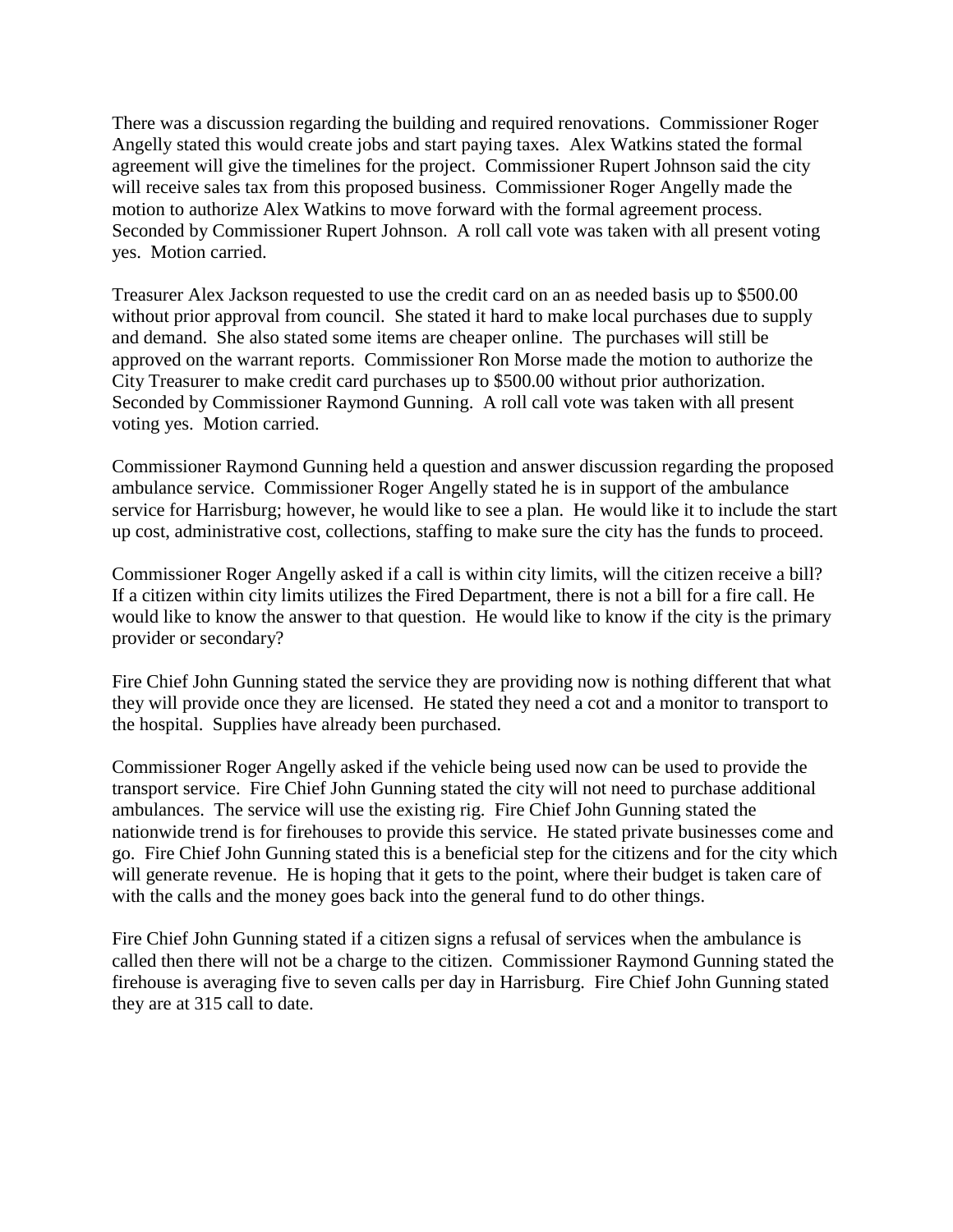Commissioner Roger Angelly asked when both Deaconess and Harrisburg goes out, did Harrisburg need to go out as well? Fire Chief John Gunning stated they will not overlap with Deaconess. He stated he spoke to Deaconess before setting this in motion and they are welcoming the Harrisburg ambulance. Commissioner Roger Angelly asked if both providers show up to a call, who gets to charge. Fire Chief John Gunning stated the provider who transports gets to charge.

Fire Chief John Gunning discussed the fee for billing. He stated the proposed company is not charging for them to come in to set it up. They are waiving those fess and it is on a five-year commitment. The proposed company will handle all billing and all reports which is forwarded to the State. They overlook and scan all reports. If there is a glitch in the report, it could cause IDPH to kick it out and it will be sent back for correction. If 1200 calls are ran in one year, that is \$990,000. This company gets paid only when they collect the money. They do not charge for anything unless they collect money from insurance, Medicare/Medicaid, or private pay. It is a 6% to 7% charge. Most companies charge 10% to 12%.

Commissioner Raymond Gunning said the insurance through William's and Associates is not much at all. Fire Chief John Gunning said the insurance is not going to change even if they transport. Fire Chief John Gunning said the city can provide a service and not cost the city any money. If this service goes to a glitch, the city can go to a paramedic service with a simple transformation and only hire four outside paramedics. That would allow the city to run ALS. This would change the fee in the billing process.

Commissioner Roger Angelly asked for the plan. Fire Chief John Gunning stated he would get the numbers together. Commissioner Raymond Gunning said having three men per shift will save overtime. Fire Chief John Gunning stated three men per shift help to avoid a recall of men. When two men are on a shift, and a guy takes off, that leaves the fire department with one man which means the department needs to have a recall man causing overtime.

Commissioner Ron Morse asked stated if council is waiting on that report, shouldn't council wait to hire an additional fireman? Commissioner Roger Angelly suggest waiting for the additional new hire until the next meeting. There will be one replacement hire at this meeting, but the additional hire should wait. Commissioner Ron Morse would like to wait until Treasurer Alex Jackson has been able to get numbers for the new budget. Commissioner Raymond Gunning stated moving forward, they would like to be online in June for the EMT services.

Commissioner Raymond Gunning made the motion to hire Jared Sieveking (replacement for the employee resigning) as a firefighter at the rate of \$16.15 effective March 16, 2022 pending the passing of his physical and drug screen. Seconded by Commissioner Rupert Johnson. A roll call vote was taken with all present voting yes. Motion carried.

Commissioner Raymond Gunning stated he will table the additional new hire in the Fire Department.

Commissioner Roger Angelly thanked Mayor John McPeek for the excellent memorial service for the Leap Day Tornado.